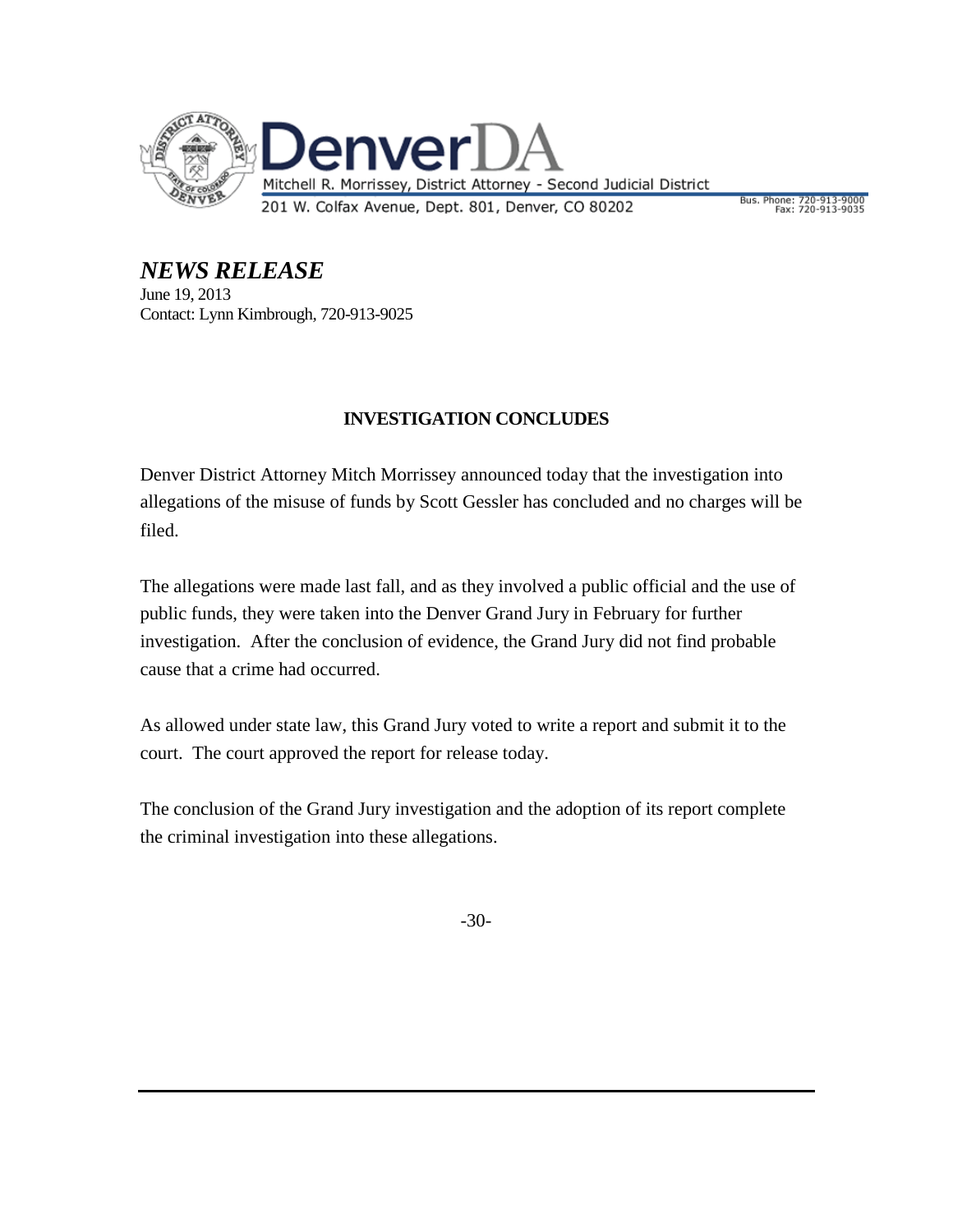## **DENVER STATUTORY GRAND JURY**

# **REPORT**

## **Investigation of the use of the Discretionary Fund by Secretary of State Scott Gessler**

## **Scope of the Investigation**

 The 2013 Denver Statutory Grand Jury- Panel A, investigated the use of monies by Secretary of State Scott Gessler (Secretary of State) which were allocated to him by Colorado Revised Statute (C.R.S.) §24-9-105 (hereafter Discretionary Fund). The investigation focused on whether the Secretary of State misused monies allocated to him in the Discretionary Fund by attending the Republican National Lawyers Association (RNLA) conference in Tampa, Florida in August 2012, and receiving two lump sum payments at the end of fiscal years 2011 and 2012.

#### **The Process**

The Grand Jury accepted this case for investigation on February 27, 2013. The evidence was presented by the Denver District Attorney's Office. The Grand Jury subpoenaed witnesses and documents from the Secretary of State. The witnesses testified under oath. The witnesses were questioned by a Chief Deputy District Attorney and by the Grand Jury. All witnesses cooperated with the investigation and answered every question asked of them.

After all of the evidence was presented, the Grand Jury deliberated. The Grand Jury decided to issue a No True Bill and a public report. This Report represents the independent conclusions of nine or more members of the Grand Jury.

#### **The Evidence**

 This case was presented during five Grand Jury sessions. The Grand Jury heard the testimony of Colorado Ethics Watch Director Luis Toro, Secretary of State Chief Financial Officer Heather Lizotte, and Secretary of State Chief of Staff Gary Zimmerman. In addition to the testimony, the Grand Jury reviewed thousands of pages of e-mail communications, expense reports, financial documents, conference brochures, Secretary of State Employee Handbooks, and other written documents.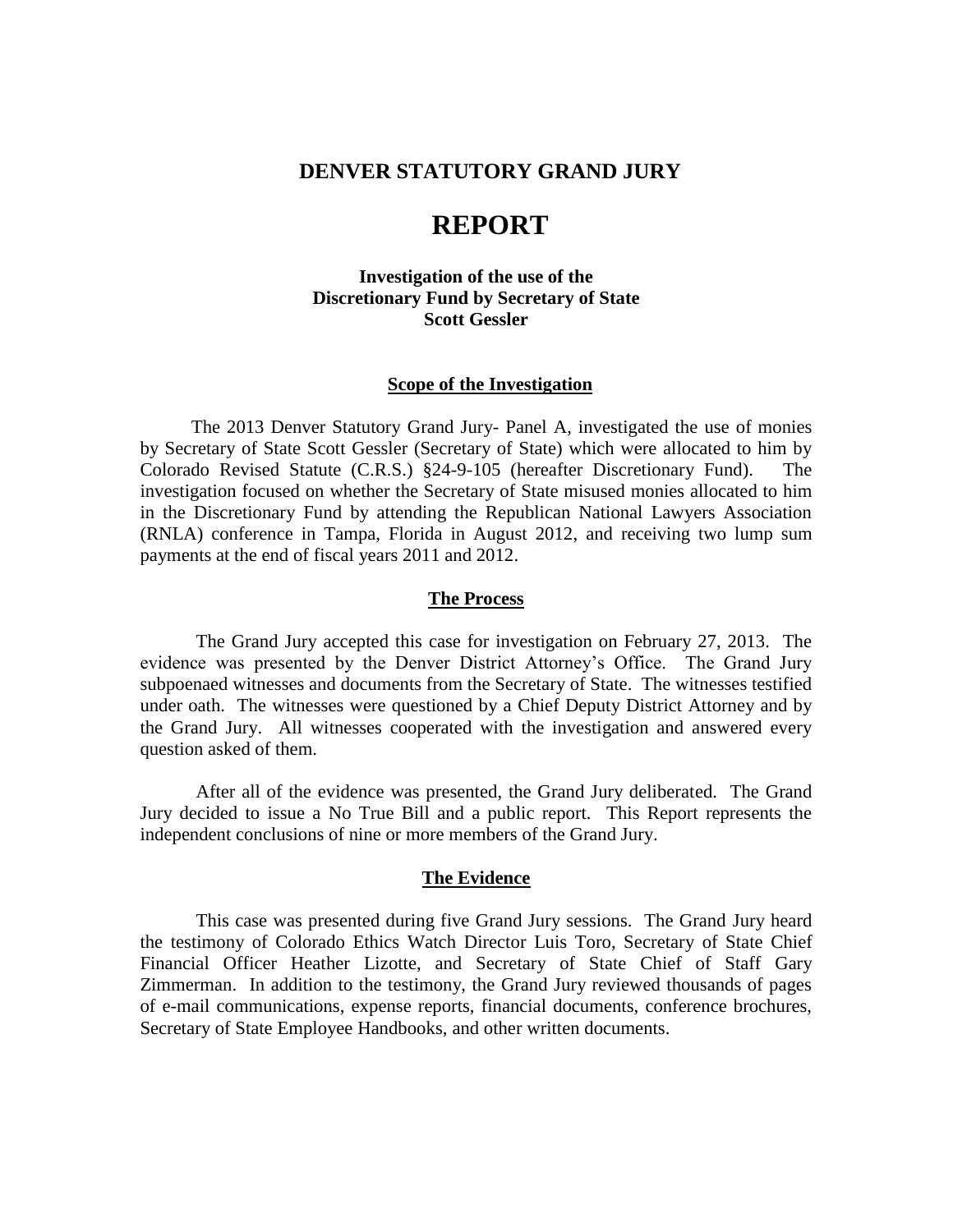## **Report in the Public Interest**

 The Grand Jury finds that it is in the public interest that this Report be released. This Report is permitted pursuant to one statutory provision found at C.R.S. §16-5-205.5 (5)(a), because this investigation addresses "allegations of the misuse or misallocation of public funds."

## **Findings of Fact**

## **Discretionary Fund Statutory Authorization**

The Grand Jury makes the following findings of fact based on a review of all the evidence presented:

In November of 2010 Scott Gessler was elected as Colorado's  $37<sup>th</sup>$  Secretary of State, and was sworn into office in January 2011(hereafter Secretary of State). The Colorado Department of State was and is located at 1700 Broadway, City and County of Denver, State of Colorado. The Secretary of State is a licensed attorney in the State of Colorado, although that is not a requirement to hold the position. The annual salary and allowances for the Secretary of State is set by statute at \$68,500.00 per a year. (C.R.S. §  $24-9-101(1)(e)$ ).

As an elected official the Secretary of State is reimbursed for mileage allowances pursuant to C.R.S. §24-9-104 and other travel related expenses which are a result of official State business.

The Secretary of State is also provided access to an additional \$5000.00 pursuant to C.R.S. §24-9-105 (hereafter Discretionary Fund) and it states:

(1) Beginning with the fiscal year commencing July 1, 1985, and for each fiscal year thereafter, subject to annual appropriation by the general assembly, there is hereby available the following amounts for elected state officials for expenditure in pursuance of official business as each elected official sees fit:

(a) Governor, twenty thousand dollars;

(b) Lieutenant governor, five thousand dollars;

(c) Attorney general, five thousand dollars;

(d) Secretary of state, five thousand dollars;

(e) State treasurer, five thousand dollars.

(2) The appropriations made by paragraphs (a), (b), (c), and (e) of subsection (1) of this section shall be out of any moneys in the general fund not otherwise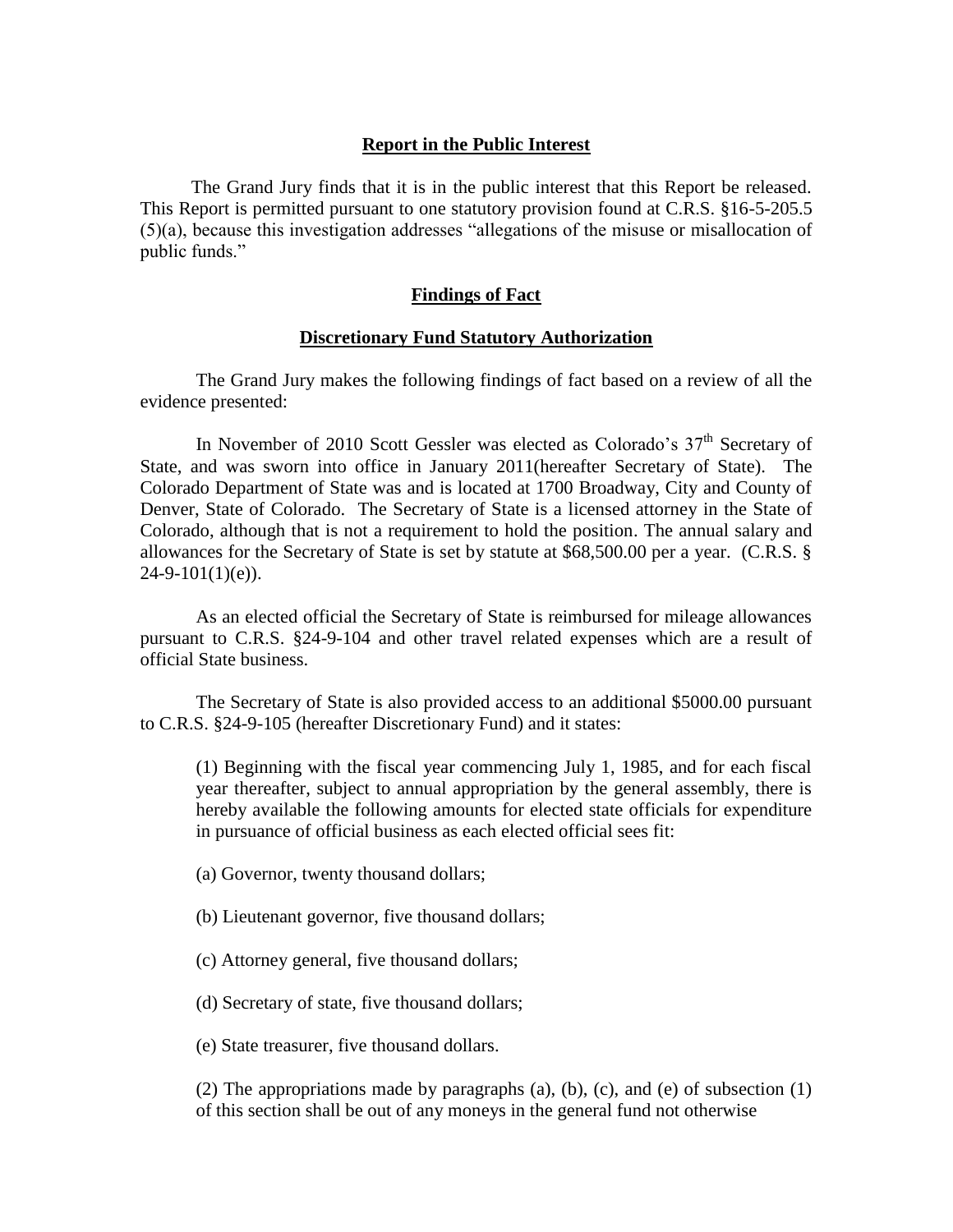appropriated, and the appropriation made by paragraph (d) of subsection (1) of this section shall be out of any moneys in the department of state cash fund not otherwise appropriated.

## **Use of Discretionary Fund – Historical Practices**

The Grand Jury received and reviewed documents and testimony regarding the use of the Discretionary Fund by prior Secretaries of State. The Grand Jury finds that money from the Discretionary Fund was used for a wide variety of purposes, that record keeping practices varied from meticulous to almost non-existent, and that prior Secretaries of State exercised very broad discretion in making expenditures from the fund.

## **Secretary of State Scott Gessler's Use of the Discretionary Fund**

The Grand Jury received and reviewed documents and testimony related not only to Secretary of State Gessler's use of the discretionary fund, but also of travel and phone reimbursements, credit card records for the entire department, and copies of the operative employee handbooks. The Grand Jury finds that, except for the Discretionary Fund, established protocols were followed and proper documentation of the expenses that were reimbursed were maintained by Secretary of State Gessler and the staff of the Department of State.

The Grand Jury finds that Secretary of State Gessler employed three different methods of requesting and receiving funds from the Discretionary Fund. In some instances, such as a request for reimbursement for expenses of \$701.78 dated August 22, 2011, Secretary of State Gessler provided a memorandum to Ms. Lizotte and full documentation for the amount requested. Secretary of State Gessler included receipts from various businesses with that request for reimbursement. In other instances, such as a May 23, 2102, memorandum to Ms. Lizotte requesting \$445.76 reimbursement for office related expenses, Secretary of State Gessler provided only a spreadsheet listing of expenses with no underlying documentation. In other instances, Secretary of State Gessler provided memoranda to Ms. Lizotte requesting reimbursement without any supporting documentation, including the two following examples.

#### **End of Fiscal Year Lump Sum Payments**

On July 12, 2011, the Secretary of State sent a memorandum to Ms. Lizotte which stated: "I respectfully request reimbursement for any remaining discretionary funds. Feel free to see me if you have any questions or need additional information." Nothing was attached to the request and no receipts, credit card statements, or documentation was provided to support the disbursement of the remaining amount, approximately \$1,400.00, to the Secretary of State. Ms. Lizotte testified that she asked for some form of documentation from the Secretary of State for this reimbursement but none was provided, the reimbursement was processed and the Secretary of State received all remaining funds.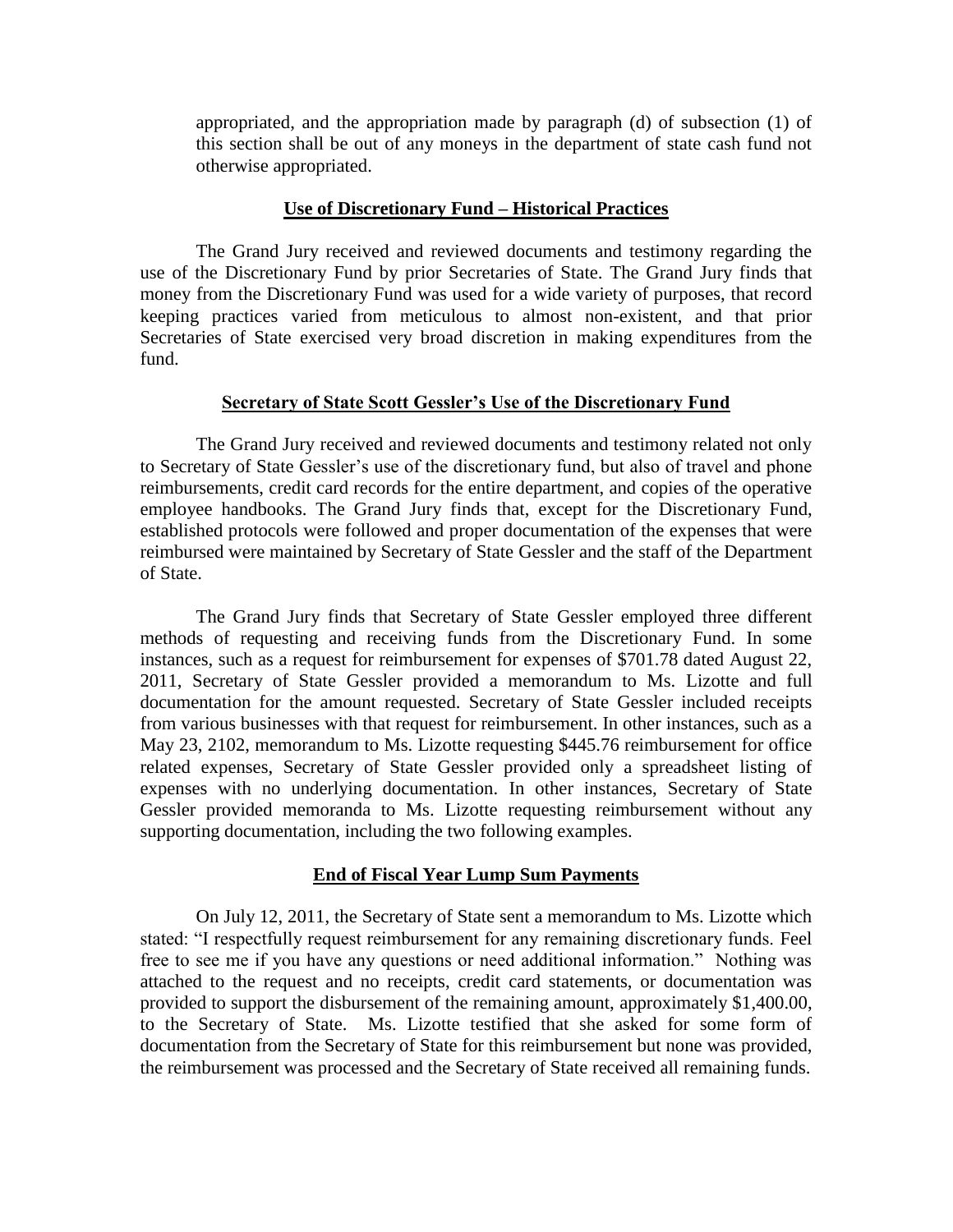A similar request was made by the Secretary of State on July 5, 2012, in which he asked Ms. Lizotte for "reimbursement for any remaining discretionary funds." In this request he, again, provided no receipts, credit card statements or documentation to justify these expenses. The total remaining was a little over \$117.00.

The Grand Jury finds that the lack of protocols, policies, or standard procedures for payments from the Discretionary Fund raised concerns within the Department of State. In response to an inquiry by Chief of Staff Gary Zimmerman, on November 8, 2011, Chief Financial Officer Heather Lizotte sent an e-mail to the then Deputy Secretary of State and to Chief of Staff Gary Zimmerman in regards to the Discretionary Fund and a conversation she had had with the State Controller's Office. In the e-mail Ms. Lizotte indicates to the Deputy Secretary of State and Mr. Zimmerman that the past practices of "Elected Officials" using the Discretionary Funds "in any way they wanted to use it" was no longer acceptable and that better documentation needed to be put in place because of tighter budgets and that expenditures are "more closely scrutinized." The recommendations from the State Controller's Office were as follows:

- All expenditures should have supporting documentation. (for example meal receipts etc . . . )
- A memo should only be written for reimbursement of expenditures incurred for "XYZ expenditures," or to justify expenditures for an event. (in other words no memo just for blanket reimbursement).
- Expenses should be in "Pursuance of Official [State] Business" (not personal use).

In response to the e-mail the then Deputy Secretary of State thanked Ms. Lizotte and commented "Good Explanation." Mr. Zimmerman testified before the grand jury that he received the e-mail, but did not forward it to the Secretary of State nor did they implement any of the recommendations from the State Controller's Office. Mr. Zimmerman testified that other issues took a higher priority. The e-mails received from the Secretary of State's Office revealed that it was not until November 6, 2012 that Ms. Lizotte's November 8, 2011 e-mail resurfaced and became a discussion point in the Secretary of State's Office.

The Grand Jury finds that there was no criminal conduct related to the above noted pay-outs from the Discretionary Fund. However, the Grand Jury herein expresses displeasure with the fact that Secretary of State Gessler did not provide any documentation to account for the lump sum pay out from the Discretionary Fund in 2011 and again in 2012, thus creating difficulty not only for Secretary of State Gessler, but also for the People of the State of Colorado. The difficulty arises from the apparent lack of transparency inherent in requesting and receiving money from the Discretionary Fund without the necessity of providing even the simplest form of documentation. The Discretionary Fund statute {(C.R.S.) §24-9-105} allows for such payments, and thereby allows the People of the State of Colorado to see how an elected official exercises his or her discretion.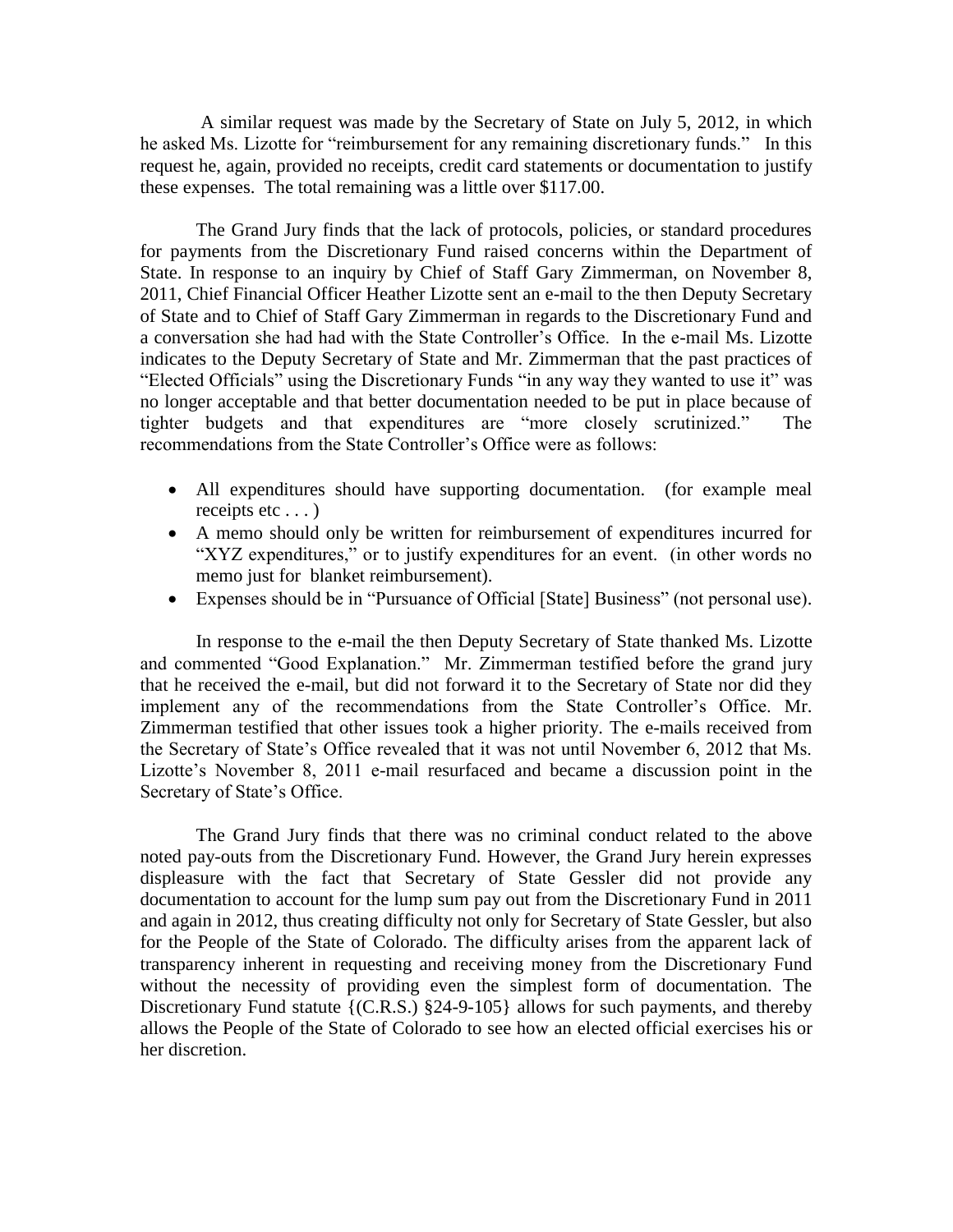## **Republican National Lawyer's Association**

On August 23, 2012, the Secretary of State traveled to Tampa Bay, Florida to attend the Republican National Lawyers Association 2012 National Election Law Seminar (RNLA) which was being held in Sarasota, Florida through August 27, 2012. The agenda for the conference surrounded election law issues and the Secretary of State spoke at a panel on "The Department of Justice, the Role of States and Voter ID." The RNLA conference was approved for 12 general credits and 1.2 ethics credits by the Colorado Supreme Court. The Secretary of State certified on his Continuing Legal Education form that he attended the conference and was awarded 12 general credits and 1 ethics credit.

After attending the RNLA, the Secretary of State traveled to Tampa Bay, Florida and attended the Republican National Convention (RNC) from August 27, 2012 until his early departure on August 31, 2012. The Secretary of State returned early from the RNC due to threats the Secretary of State's Office had received concerning the Secretary of State and his family. Chief of Staff Gary Zimmerman authorized reimbursement to the Secretary of State for airfare change and hotel cancellation fees due to the threats and the need for the Secretary of State to return home to be with his family. The reimbursement did not come from the Discretionary Fund but instead from the Secretary of State's general expense fund.

On September 6, 2012, the Secretary of State sent a memorandum to Ms. Lizotte which stated:

I respectfully request reimbursement in the amount of \$1,452.52 from the Secretary of State Discretionary Fund for office related expenses. Enclosed is supporting document for expenses incurred in pursuance of state business. These expenses were incurred while meeting with constituents, county clerks, lobbyists, staff and legislators to discuss state business.

Attached to the memorandum was a typed table which began on July 3, 2012 and continued through August 26, 2012. Approximately \$1278.00 was expenses attributed to the RNLA conference, although the Secretary of State provided no receipts, credit card statements or other documentation to support the expenses.

Beginning on or about September 12, 2012, Colorado Ethics Watch issued several Colorado Open Records Act Requests (Records Requests) to the Secretary of State's Office in regards to the RNLA conference and the Discretionary Fund. The Secretary of State complied with those requests and provided the items requested.

On or about October 15, 2012, Director of Colorado Ethics Watch Luis Toro sent a letter to the Denver Police Department and the Denver District Attorney's Office requesting an investigation into the conduct of the Secretary of State. Colorado Ethics Watch alleged that the use of Discretionary Funds was improper, and possibly illegal, since the trip was "manifestly personal and political" and "not in pursuit of state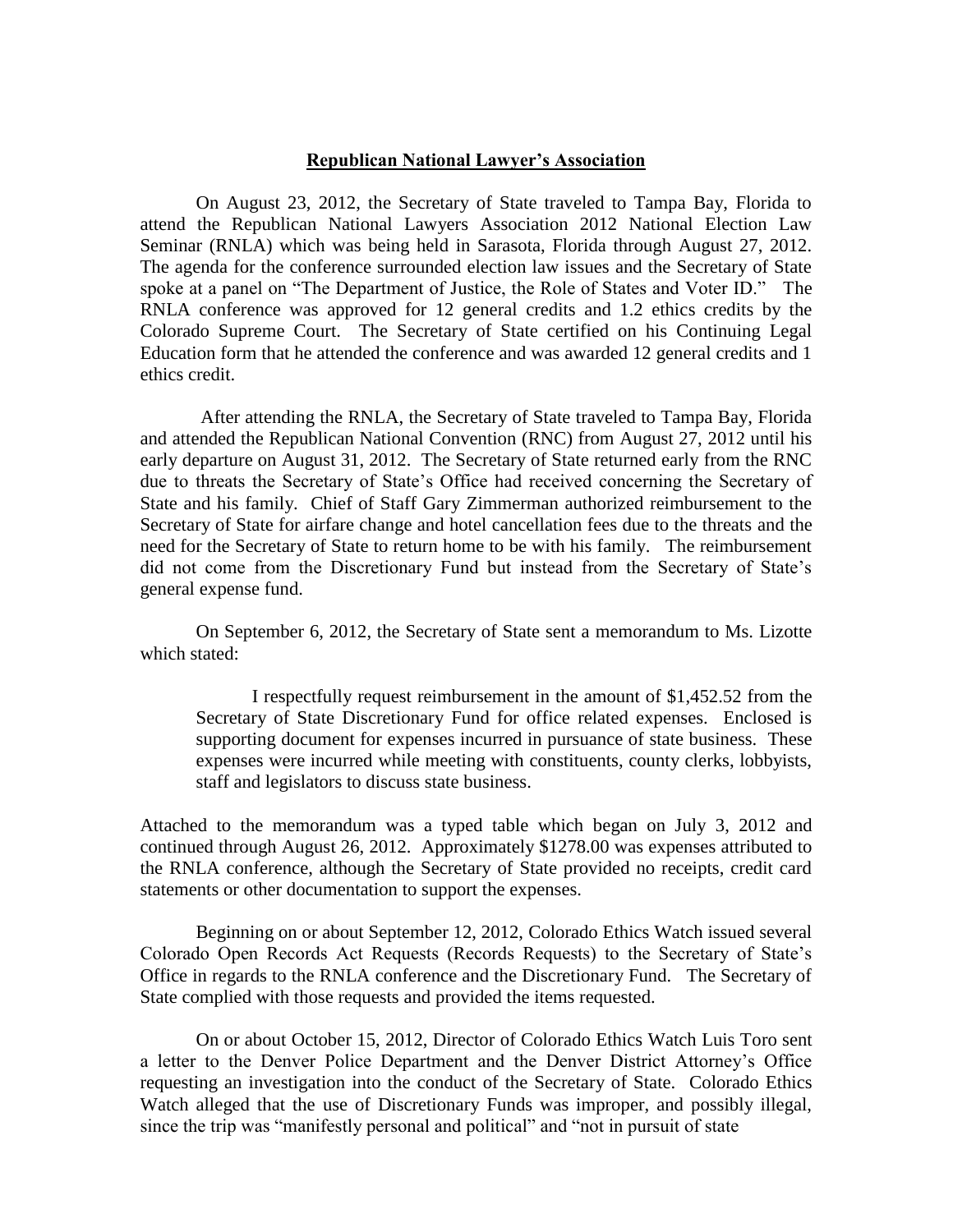business." Subsequent to that letter Colorado Ethics Watch further provided the District Attorney information concerning the two pay outs of the Discretionary Fund at the end of fiscal years 2011 and 2012.

In addition to the complaints filed with the Denver Police Department and Denver District Attorney's Office, Colorado Ethics Watch filed an ethics complaint with The Independent Ethics Commission (Ethics Commission) against the Secretary of State (Case No. 12-07).

In a series of public statements and formal pleadings the Secretary of State responded to the allegations in the ethics complaint. Although many of the responses dealt with jurisdictional and procedural arguments, the Secretary of State did respond to the use of Discretionary Funds in regards to the RNLA conference, the trip home, and the pay outs in the end of fiscal years 2011 and 2012.

The Secretary of State indicated that his use of department funds to return home from the RNC was appropriate based on the threats against him and his family. The Grand Jury agrees.

As it relates to the use of Discretionary Funds to attend the RNLA and the end of the fiscal year's pay out, the Secretary of State had several responses. First, the Secretary of State submitted that normal state accounting procedures do not govern discretionary expenditures because it is left to the discretion of the elected official to use "as the [official] sees fit" and that the practices of past elected officials demonstrated that his use of the Discretionary Funds to attend the RNLA was appropriate. Further, the Secretary of State submitted that many elected officials provided no explanation or receipts whatsoever to justify their expenses and that his failure to do so was not improper.

On May 22, 2013, the Secretary of State submitted a check to the Colorado Department of State/Finance in the amount of \$1,278.90 "[a]s repayment for discretionary funds received as reimbursement for my attendance at last August's continuing legal education at the RNLA Conference."

Chief of Staff Gary Zimmerman testified that after discussions with the Secretary of State and his own observations that he believed the Secretary of State paid back the discretionary fund on May 22, 2013 so that it could possibly minimize the distraction of the ethics complaint and grand jury investigation. However, Mr. Zimmerman further testified that the Secretary of State still maintains he did nothing wrong in regards to the Discretionary Fund.

The Grand Jury finds that there was no criminal conduct related to the use of Discretionary Funds to attend the RNLA conference, in light of the Secretary of State speaking on a panel, the election law training at the conference, and the accreditation by the Colorado Supreme Court for CLE. However, the Grand Jury believes that the Secretary of State's decision regarding the use of Discretionary Funds in order to attend a